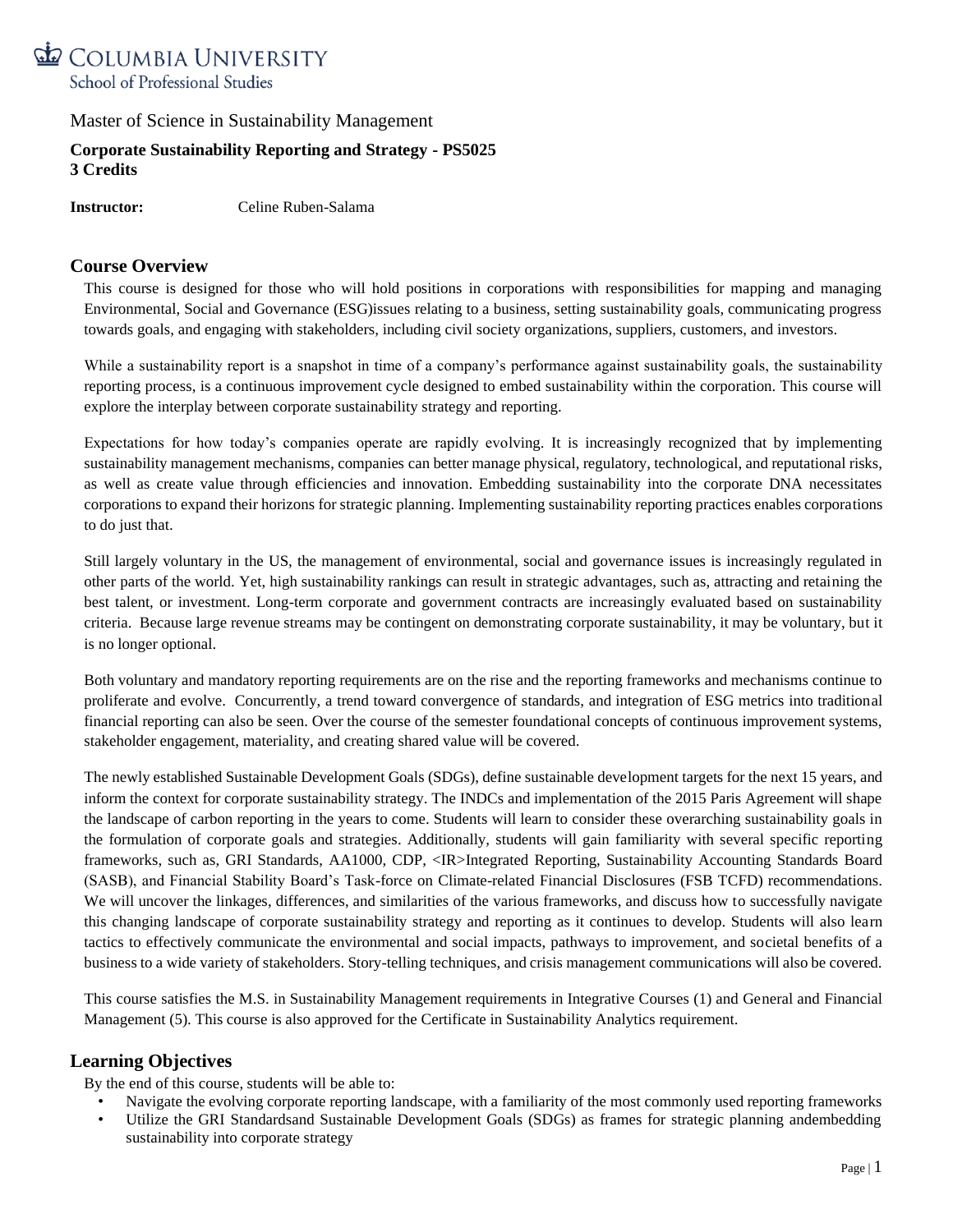

- Utilize the GRI Standards to organize data and information internally, as well as for external communications around strategy and progress towards sustainability goals
- Identify and prioritize sustainability issues based on importance to internal and external stakeholders and impact on the environment and/or society using materiality assessment and SDGs
- Apply the concepts of stakeholder engagement and creating shared value and develop effective communication strategies to targeted stakeholders that deepen engagement around sustainability issues

#### **Readings**

Each week has assigned readings that follow the topics of the course. In addition to the readings listed below, additional required readings for each class are listed in the 'Course Schedule' section.

Internet and current business, popular, and environmental press will be a supporting resource for our exploration of sustainability reporting and green marketing issues. You may find additional, optional, readings and materials (links to relevant websites, articles, reports, and videos) on Canvas in the reading folder for each class.

#### **Required Reading**

During the course of the semester we will reference the following frameworks and manuals:

- Weekly readings listed in course schedule (Canvas> Files >WEEKLY READINGS> WEEK 1, WEEK 2 , etc… )
- [Introducing the GRI Sustainability Reporting Process](https://www.globalreporting.org/services/preparation/Publications/Pages/e-shop.aspx)  A "How-to" handbook for all G4 reporters

#### *\*Need to purchase*

- GRI Standards: Sustainability Reporting Standards (Canvas> Files > GRI)
- AA1000 Standard (Canvas>Resources> AA1000)
- CDP (Canvas>Resources>CDP)
- [Sustainable Development Goals \(SDGs\)](https://sustainabledevelopment.un.org/sdgs)
- [Sustainability Accounting Standards Board \(SASB\)](http://www.sasb.org/)
- [The International <IR> Framework\(](http://integratedreporting.org/wp-content/uploads/2015/03/13-12-08-THE-INTERNATIONAL-IR-FRAMEWORK-2-1.pdf)Canvas>Resources>IR)
	- o Stakeholder Engagement Standard (AA1000SES)
	- o From Words to Actions: The Stakeholder Engagement Manual Vol. 1 The Guide to Practitioners' Perspectives on Stakeholder Engagement
	- o From Words to Actions: The Stakeholder Engagement Manual Vol. 2 The Practitioner's Handbook on Stakeholder Engagement
	- o Ceres Roadmap for Sustainability

Subscribe to at least two newsletters from the following sites:

- <http://3blmedia.com/>
- http://www.theguardian.com/us/environment
- <http://www.csrwire.com/>
- <http://green.blogs.nytimes.com/>
- <http://www.corporateregister.com/>
- <http://www.environmentalleader.com/>
- <http://www.greenbiz.com/>
- <http://grist.org/>
- <http://www.sustainablebrands.com/>
- [www.responsible-investor.com/](http://www.responsible-investor.com/)
- [www.socialfunds.com](http://www.socialfunds.com/)
- <http://www.greenerchoices.org/>
- [http://www.goodguide.com/#](http://www.goodguide.com/)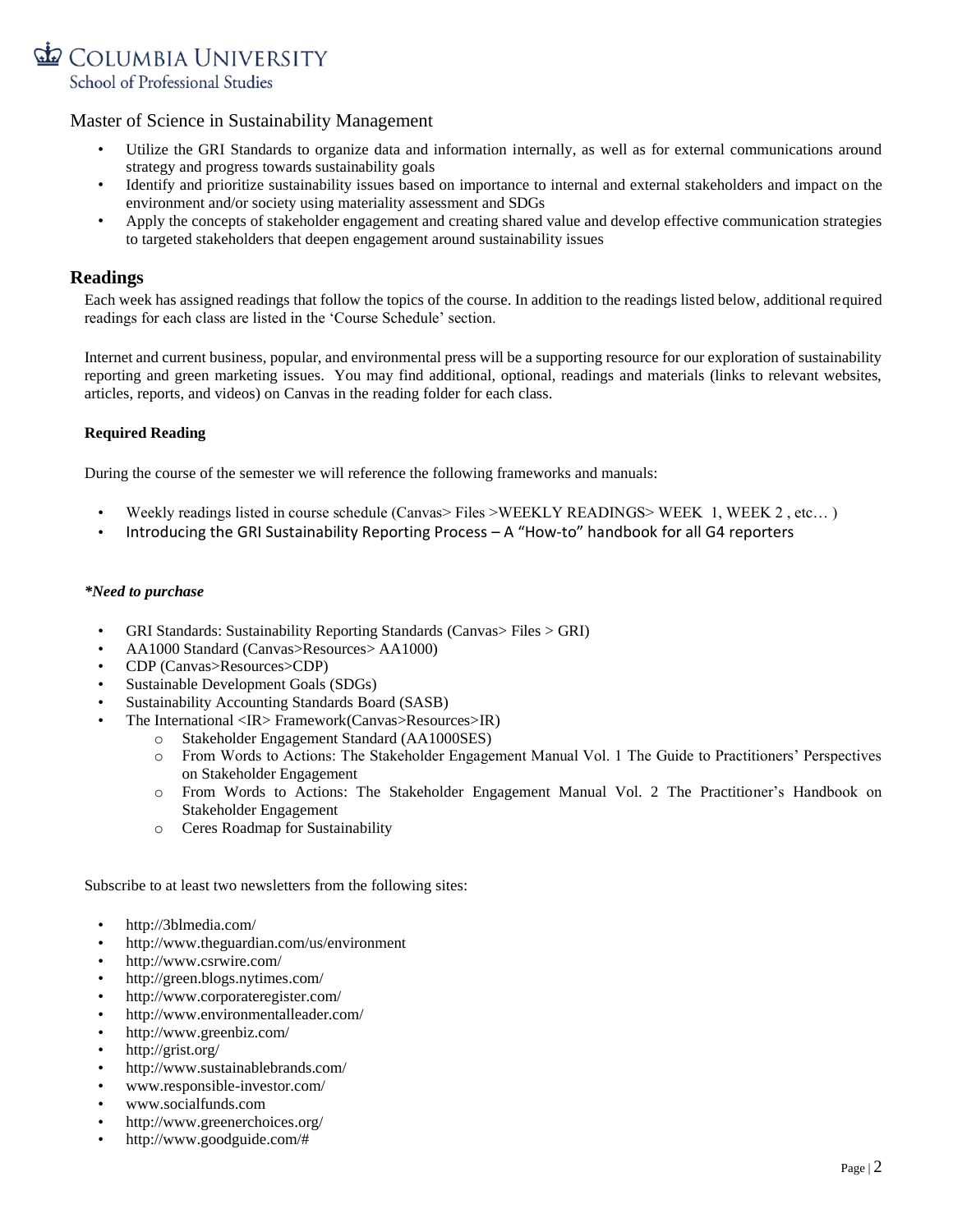

- <http://www.newdream.org/>
- <http://www.treehugger.com/>

# **Course Requirements (Assignments) - Grading Attendance and participation – 10%**

Attendance alone does not count towards your grade. Active participation is critical and will be tracked. Most classes will start with a free-form discussion of news events relating to the course topics and challenges. Subscribe to at least two e-newsletters to inform this discussion and to participate weekly (see 'Recommended Readings' section). You may also gain participation credit by making two (meaningful) comments per week on the discussion forum.

#### **Weekly postings on Canvas 'Discussion' section – 45%**

For 10 classes, you will be asked to post a max 250-word posting related to the class topic and readings for the week. All postings should be submitted no later than Monday at midnight before class. Grades for each posting will be assigned by:

a) Point of view – did you answer the question and take a strong stance (45%)

b) Supporting evidence – did you use examples from your experience, readings, current events, etc, to prove your point (45%)

c) Writing style and grammar – is it easy for the reader to grasp your main point (10%)

You are encouraged to read your fellow students postings and comment (you may gain participation credit by making two comments per week on the discussion forum).

### **Term Project: Sustainability Report, Communication Strategy Briefs and Presentation – 45%**

Sustainability Report, 20-25 page paper (Graded by lecturer – 20%)

In groups of 4 you will develop a sustainability report for a real business or non-profit (to be selected by week 4) and make recommendations for specific communication strategies for two distinct stakeholder groups. During the course of the semester, groups will gather information about the organization's sustainability strategy from internal and secondary sources and through interviews with internal and external stakeholders. Using this information, each group will produce and publish a sustainability report in accordance with the GRI guidelines.

The lecturer will grade the reports from A+ to F based on the following criteria (as defined in the GRI Guidelines): Content (Stakeholder Inclusiveness, Sustainability Context, Materiality, Completeness) and Quality (Balance, Comparability, Accuracy, Timeliness, Clarity, Reliability)

### **Completed GRI Template (Graded by lecturer -5%)**

In your groups, you will gather all the necessary information to populate the GRI Standards Template (template will be provided). This information will be obtained through public sources, interviews with your client, documents shared with by your client, and other relevant sources. DO NOT simply send the template to your client! Work with them to extract the right information and present it in the template format. Please note: to gain credit for this portion of the term project, you must meet with the lecturer/TA to review the template. Not all group members must participate in the meeting.

#### **Communication strategy briefs, two 1-pagers (Graded by lecturer – 10%)**

In addition to the report, you will prepare two, 1-page briefs, each outlining a specific communication strategy for a particular topic of your sustainability report that is specifically designed for a particular stakeholder group (employees, investors, vendors, consumers, etc). The lecturer will grade the reports from A+ to F.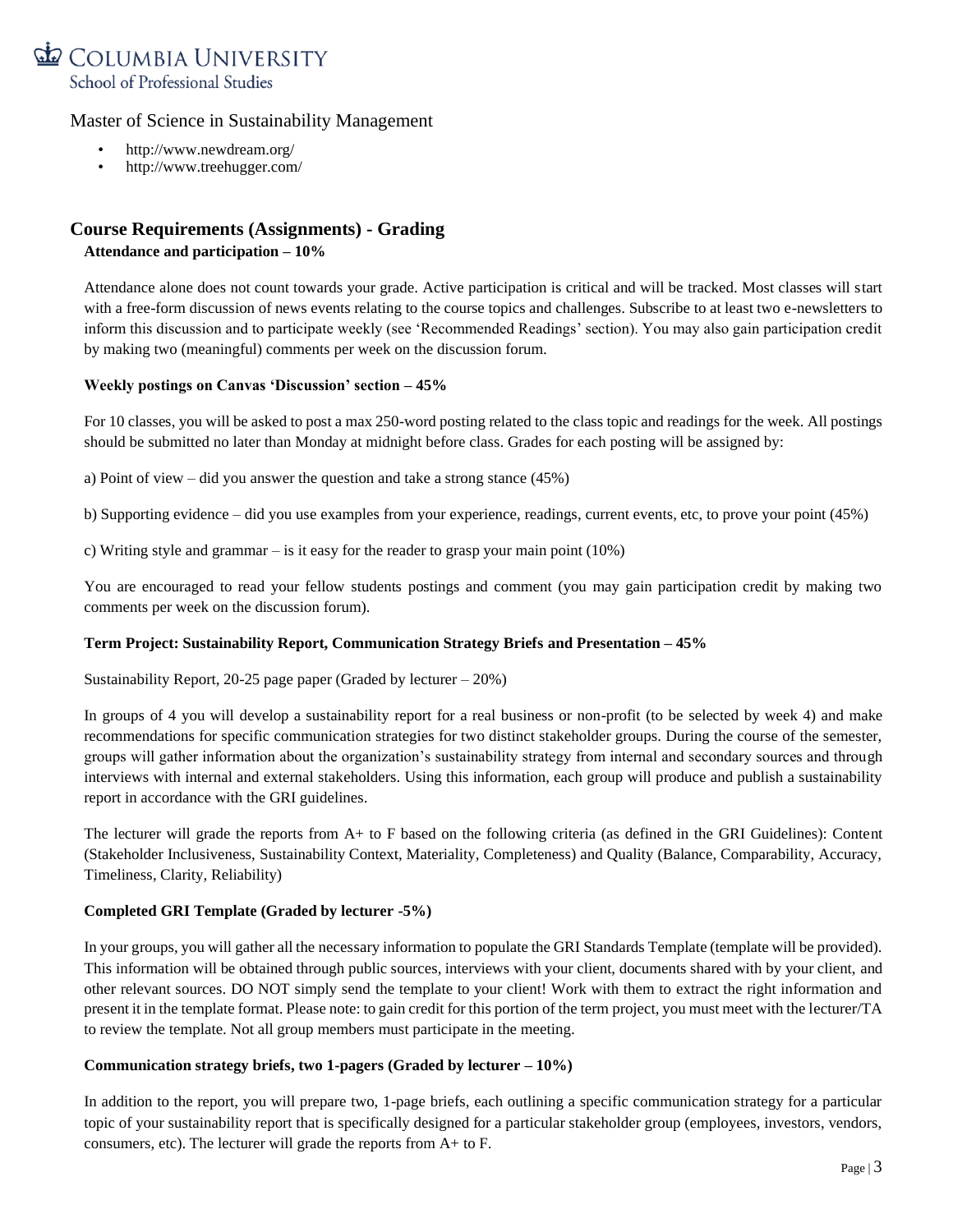

#### **Group presentation with slides, 15 mins (Graded by peers – 10%)**

During the last two classes, each group will make a 15 minute presentation followed by Q&A. Each presentation should cover:

- High level overview of report
- Assessment of company strategy and performance
- Proposed communication strategies
- Proposed next-steps for next reporting cycle
- Lessons learned: challenges and accomplishments

Student peers will grade the quality of the final presentations from A+ to C- using a rubric (to be provided). Student peers will grade the quality of the presentations from  $A$  + to  $C$ - using the following rubric:

- High level overview of report 15%
- Assessment of company strategy and performance 15%
- Proposed communication strategies 15%
- Proposed next-steps for next reporting cycle 15%
- Lessons learned: challenges and accomplishments 15%
- Visual support  $-12.5%$
- Presentation style 12.5%

## **Course Policies**

#### *Attendance, Late Papers, Class Behaviors and Civility*

The class will be co-created by students through their discoveries, contributions - active participation is critical. Students are expected to arrive on time, attend all classes, and to stay until the end of class unless they have notified the instructor at the beginning of the session that they will be leaving early. Students are responsible for all reading and homework assignments, and must post assignments on time. Late assignments will be marked down a grade. [Articulate the logistic details and ground rules that set the tone for your course. Describe expectations about attendance, late papers, missed tests, class behaviors and civility, etc. Use positive language to set expectations. **Sample** boilerplate language:]

### **School Policies**

#### *Copyright Policy*

Please note—Due to copyright restrictions, online access to this material is limited to instructors and students currently registered for this course. Please be advised that by clicking the link to the electronic materials in this course, you have read and accept the following:

The copyright law of the United States (Title 17, United States Code) governs the making of photocopies or other reproductions of copyrighted materials. Under certain conditions specified in the law, libraries and archives are authorized to furnish a photocopy or other reproduction. One of these specified conditions is that the photocopy or reproduction is not to be "used for any purpose other than private study, scholarship, or research." If a user makes a request for, or later uses, a photocopy or reproduction for purposes in excess of "fair use," that user may be liable for copyright infringement.

#### *Academic Integrity*

Columbia University expects its students to act with honesty and propriety at all times and to respect the rights of others. It is fundamental University policy that academic dishonesty in any guise or personal conduct of any sort that disrupts the life of the University or denigrates or endangers members of the University community is unacceptable and will be dealt with severely. It is essential to the academic integrity and vitality of this community that individuals do their own work and properly acknowledge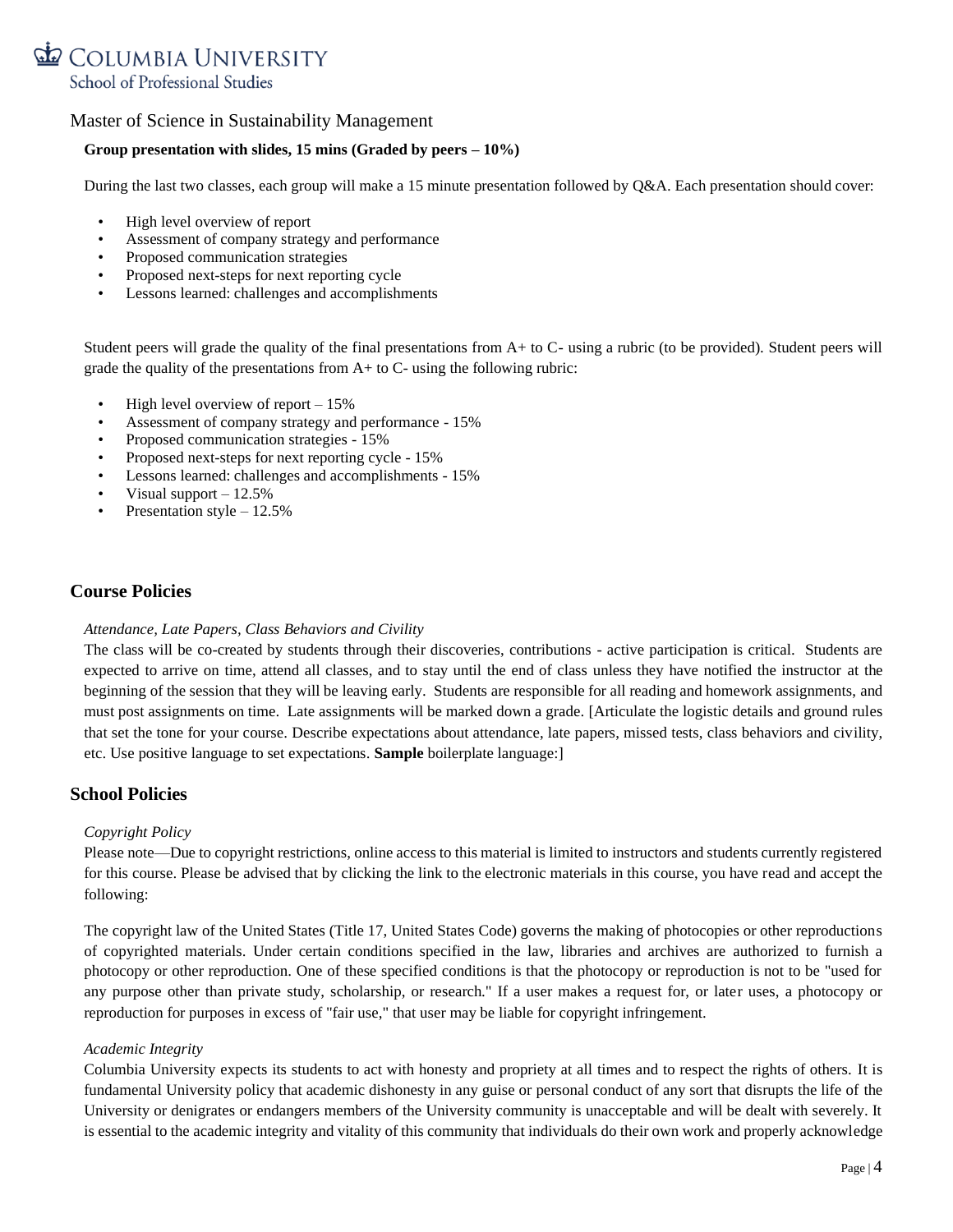# COLUMBIA UNIVERSITY School of Professional Studies

## Master of Science in Sustainability Management

the circumstances, ideas, sources, and assistance upon which that work is based. Academic honesty in class assignments and exams is expected of all students at all times.

SPS holds each member of its community responsible for understanding and abiding by the SPS Academic Integrity and Community Standards posted at [http://sps.columbia.edu/student-life-and-alumni-relations/academic-integrity-and-community](http://sps.columbia.edu/student-life-and-alumni-relations/academic-integrity-and-community-standards)[standards.](http://sps.columbia.edu/student-life-and-alumni-relations/academic-integrity-and-community-standards) You are required to read these standards within the first few days of class. Ignorance of the School's policy concerning academic dishonesty shall not be a defense in any disciplinary proceedings.

#### *Accessibility*

Columbia is committed to providing equal access to qualified students with documented disabilities. A student's disability status and reasonable accommodations are individually determined based upon disability documentation and related information gathered through the intake process. For more information regarding this service, please visit the University's Health Services website: [http://health.columbia.edu/services/ods/support.](http://health.columbia.edu/services/ods/support)

## **Course Schedule/Course Calendar**

| <b>SESSION</b><br><b>&amp; DATE</b>                                                                            | <b>TOPICS &amp;</b><br><b>ACTIVITITES</b>                                                                                                                                                                                                                                                       | <b>READINGS</b><br>(due TUESDAY for<br>class)                                                                                                                                                                                                                                                                                                                                   | <b>ASSIGNMENTS</b><br>midnight<br><b>SUNDAY</b><br>(due<br>before class)<br>PROJECT MILESTONES<br>("due" FRIDAY<br>after class)                                                                                                         |
|----------------------------------------------------------------------------------------------------------------|-------------------------------------------------------------------------------------------------------------------------------------------------------------------------------------------------------------------------------------------------------------------------------------------------|---------------------------------------------------------------------------------------------------------------------------------------------------------------------------------------------------------------------------------------------------------------------------------------------------------------------------------------------------------------------------------|-----------------------------------------------------------------------------------------------------------------------------------------------------------------------------------------------------------------------------------------|
| WEEK 1<br><b>CORPORATE</b><br><b>SUSTAINABILITY</b><br>STRATEGY<br>$\&$<br><b>REPORTING</b><br><b>OVERVIEW</b> | Topics<br>*Course Overview &<br><b>Introductions</b><br>*Corporate Context<br>*Sustainability<br>Context<br>*Overview<br>of<br>Reporting<br>Frameworks<br>&<br>Processes<br>$*Term$<br>Project<br>Discussion<br>Activities<br>*Introductions<br><i>*Course Overview</i><br>*Interactive Lecture | Recommended Reading<br>(W9/5)<br>*Ceres Roadmap<br>for<br>Sustainability<br>(Stakeholder<br>Engagement<br>and 1<br><b>Disclosure</b><br>sections)<br>and/or Ceres Roadmap<br>Summary<br>*See<br>How<br>Change,<br>Transparency<br>Drives<br>Performance<br>and/or<br>See<br>Sustainability<br>Change Infographic<br>*Zadek, The Five Steps<br>Corporate<br>to<br>Responsibility | Assignment<br>*Bio survey due<br>*Subscribe to at least two<br>newsletters<br>listed<br>in<br>the<br>'Resource'<br>section of<br>this<br>syllabus<br>Term Project Milestone<br>* Form groups<br>* Start contacting potential<br>clients |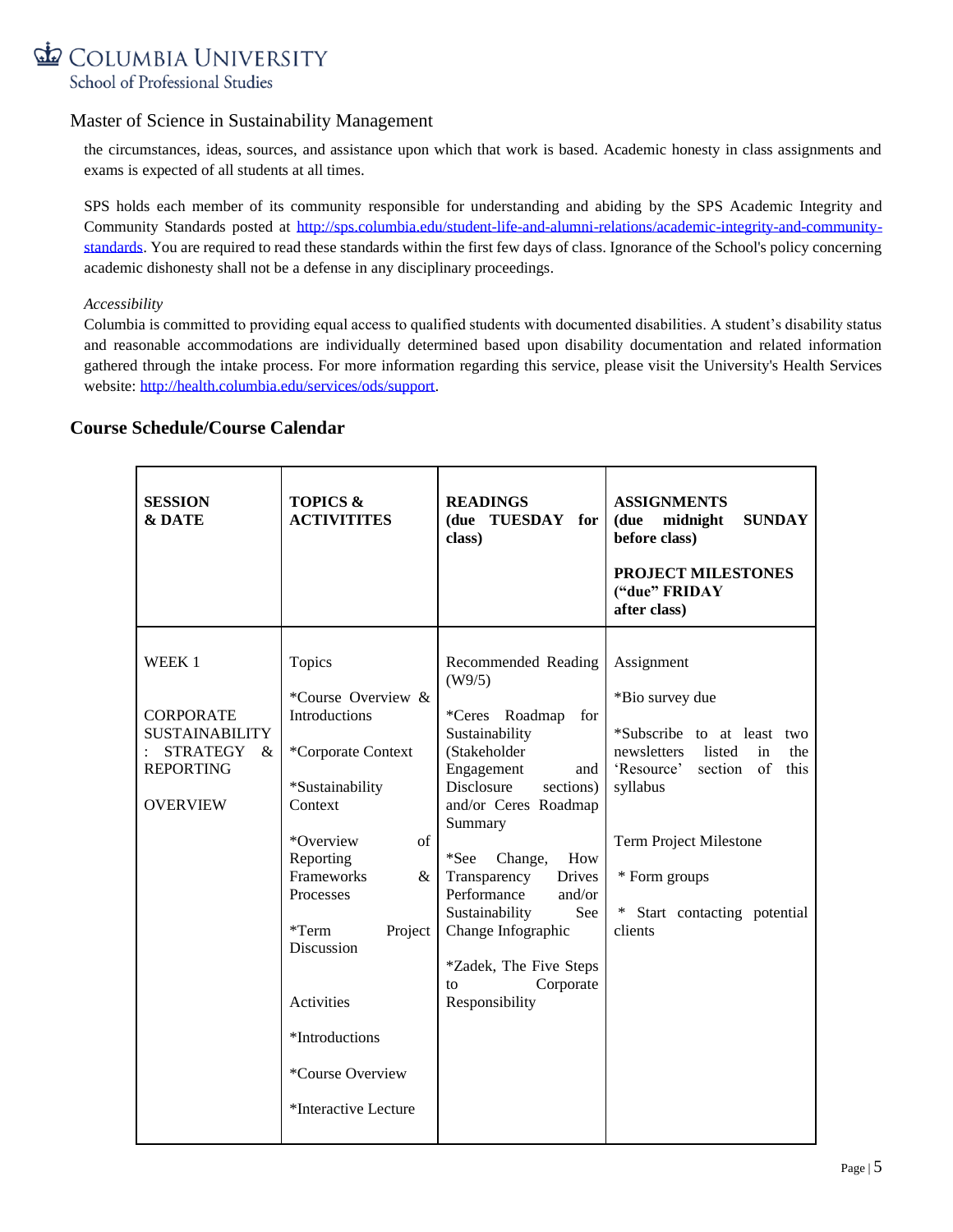

| WEEK 2                                                                                                         | Topics                                                                                                                                                                                                                                                                                                | <b>Required Reading</b>                                                                                                                                                                                                                                                                                                                                                                                                                                                                                                                                                                                                                                                                                                     | Assignment                                                                                                                                                                                                                                                                                                                                                                                                                                                                                                                                                                                                                                                                                                                                                                                                                                                                                                                      |
|----------------------------------------------------------------------------------------------------------------|-------------------------------------------------------------------------------------------------------------------------------------------------------------------------------------------------------------------------------------------------------------------------------------------------------|-----------------------------------------------------------------------------------------------------------------------------------------------------------------------------------------------------------------------------------------------------------------------------------------------------------------------------------------------------------------------------------------------------------------------------------------------------------------------------------------------------------------------------------------------------------------------------------------------------------------------------------------------------------------------------------------------------------------------------|---------------------------------------------------------------------------------------------------------------------------------------------------------------------------------------------------------------------------------------------------------------------------------------------------------------------------------------------------------------------------------------------------------------------------------------------------------------------------------------------------------------------------------------------------------------------------------------------------------------------------------------------------------------------------------------------------------------------------------------------------------------------------------------------------------------------------------------------------------------------------------------------------------------------------------|
| <b>EVOLUTION</b><br>OF<br><b>SUSTAINABILITY</b><br><b>REPORTING</b><br>&<br><b>REPORTING</b><br><b>PROCESS</b> | *Evolution<br>οf<br>Reporting<br>*Corporate Reporting<br>& Strategy<br>∗<br>Sustainability<br><b>Reporting Trends</b><br>*Reporting Process<br>Frameworks:<br>$*$ GRI<br>*AA1000<br>*SASB<br>$*10K$<br>&<br>Annual<br>Report<br>Activities<br>* Interactive Lecture<br>*Term<br>Project<br>Discussion | *GRI Standards GRI<br>101 p. 3-6, 9, 17-20, 27-<br>28<br>'How-To"<br>$^*A$<br>Handbook<br>for<br>G4<br>Reporters p. 4-15<br>*Porter and van der<br>Linde, Towards a New<br>Conception<br>of<br>the<br>Environment-<br>Competitiveness<br>Relationship<br>∗<br><b>SASB</b><br>Materiality<br>Map<br>Disclosure<br>*State<br>of<br>2017 (skim)<br><b>Recommended Reading</b><br>* GRI Sector-Specific<br>supplements<br>(See:<br>Canvas>Files>Framewo<br>rks>GRI>Sector-<br>specific disclosures<br>* Ceres Roadmap for<br>Sustainability<br>(Stakeholder<br>Engagement<br>and<br>Disclosure sections)<br>*AA1000 SES p. 16-31<br>*AA1000 Vol. 1. p. 15-<br>33<br>*Zadek, The Five Steps<br>Corporate<br>to<br>Responsibility | 250-word posting on the level<br>alignment between<br>of<br>a<br>company's corporate strategy<br>and its sustainability strategy.<br>Download the most recent<br>annual report and the most<br>recent sustainability report for<br>a company. Choose from:<br>H&M, Hess, PepsiCo, L'Oreal,<br>Volkswagen, Wells Fargo or<br>Samsung Electronics.<br>*You will use the same report<br>for several assignments<br>Briefly<br>1.<br>explain<br>the<br>company's business strategy.<br><b>Briefly</b><br>2.<br>explain<br>the<br>company's<br>sustainability<br>strategy. What seems most<br>important to the company -<br>environmental,<br>social,<br>or<br>governance issues?<br>3. Discuss the level to which<br>sustainability<br>strategy<br>1S<br>integrated into overall business<br>strategy.<br><b>Term Project Milestones</b><br>*Finalize<br>group<br>selection.<br>Look for client. Customize<br>project request form. |
| WEEK 3<br><b>STAKEHOLDER</b><br><b>ENGAGEMENT</b>                                                              | Topics<br>∗<br>Stakeholder<br>Engagement                                                                                                                                                                                                                                                              | <b>Required Reading</b><br>*GRI Standards<br>GRI<br>101 p. 8                                                                                                                                                                                                                                                                                                                                                                                                                                                                                                                                                                                                                                                                | Assignment<br>250-word posting assessing the<br>quality of<br>a<br>corporation's<br>stakeholder<br>engagement                                                                                                                                                                                                                                                                                                                                                                                                                                                                                                                                                                                                                                                                                                                                                                                                                   |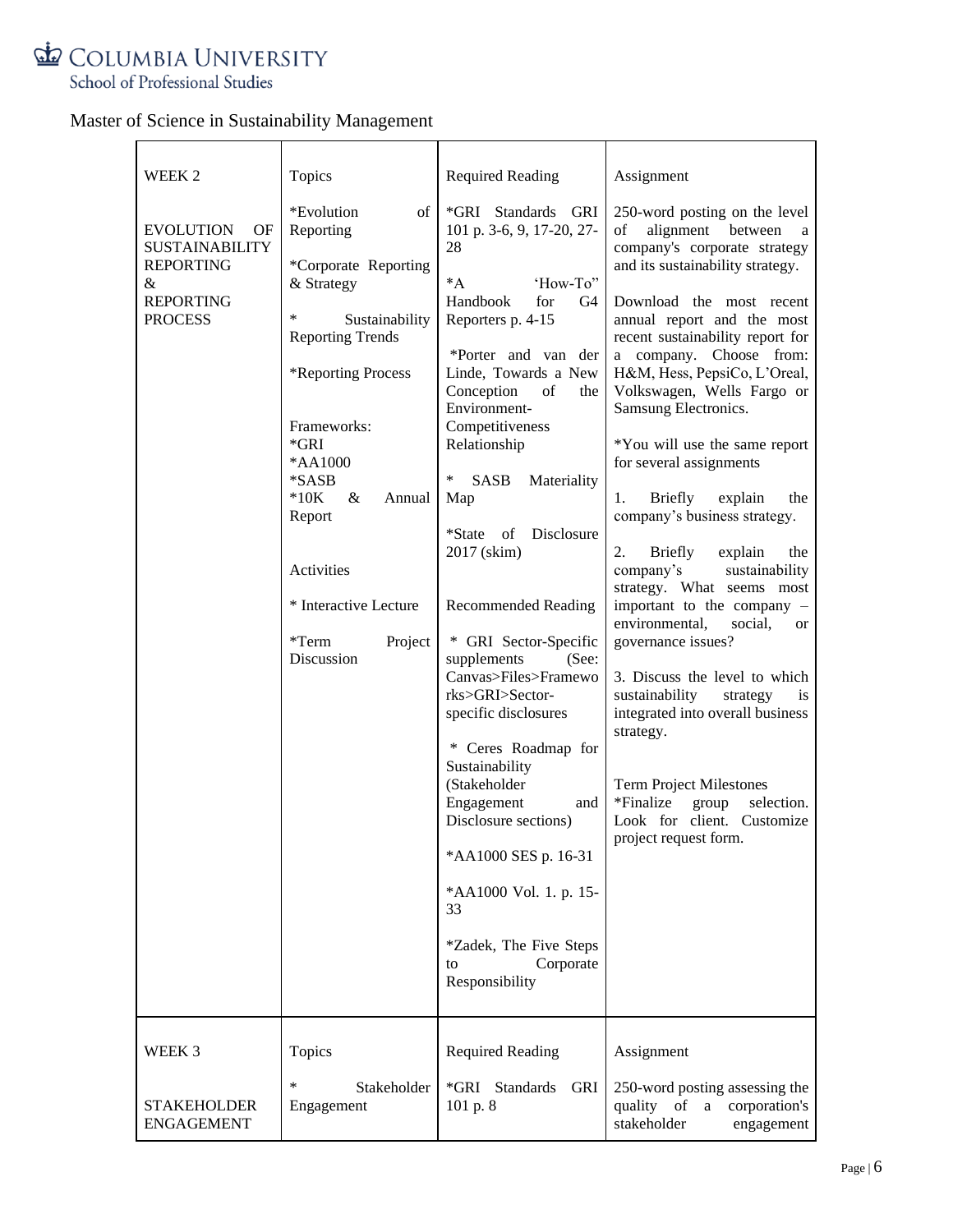

|        | *Accountability                                                                                                                                                | *R. Edward Freeman on<br><b>Stakeholder Theory</b>                                                                                                                                                                                                                                                                                                                                                                                                                                                                                                                                                                                                                                                                                                                                                                                                    | process (as presented in their<br>sustainability report*)<br>and                                                                                                                                                                                                                                                                                                                                                                                                                                                                                                                                                                                                                                                                                                                                                                                                                                                                                                                                                                                                              |
|--------|----------------------------------------------------------------------------------------------------------------------------------------------------------------|-------------------------------------------------------------------------------------------------------------------------------------------------------------------------------------------------------------------------------------------------------------------------------------------------------------------------------------------------------------------------------------------------------------------------------------------------------------------------------------------------------------------------------------------------------------------------------------------------------------------------------------------------------------------------------------------------------------------------------------------------------------------------------------------------------------------------------------------------------|-------------------------------------------------------------------------------------------------------------------------------------------------------------------------------------------------------------------------------------------------------------------------------------------------------------------------------------------------------------------------------------------------------------------------------------------------------------------------------------------------------------------------------------------------------------------------------------------------------------------------------------------------------------------------------------------------------------------------------------------------------------------------------------------------------------------------------------------------------------------------------------------------------------------------------------------------------------------------------------------------------------------------------------------------------------------------------|
|        | *Stakeholder Views<br>*Project Management<br>Frameworks<br>* AA1000<br>$*GRI$<br>*SASB<br>Activities<br>*Interactive Lecture<br>*Term<br>Project<br>Discussion | *Carrots and Sticks -<br><b>Sustainability Reporting</b><br>Policies Worldwide -<br>Today's Best Practice,<br>Tomorrow's Trends<br>*AA1000 SES p. 16-31,<br>35-41 (skim)<br>*AA1000 Vol. 1. p. 48-<br>$65$ (skim)<br>Tools<br>*Carrots<br>and Sticks<br>Sustainability<br>Instruments Worldwide<br>Database<br><b>Standards</b><br>*SASB<br>&<br><b>SASB</b> Materiality Map<br><b>Recommended Reading</b><br>$^*A$<br>'How-To"<br>Handbook<br>for<br>G4<br>Reporters p. 16-20<br>*Ceres Roadmap<br>for<br>Sustainability<br>(Stakeholder<br>Engagement<br>and<br>Disclosure sections)<br>*Guides for the Use of<br>Environmental<br>Marketing<br>Claims, §16CFRPart260<br>(2012).Print.U.S.Federa<br><b>1Trade</b><br>Commission(36pages)<br>*Neff,Jack."FTC Issues<br>Final Version of<br>Guides."<br>Green<br>AdAge.1<br>Oct.2012.<br>Web.(4pages) | consensus on industry-specific<br>sustainability priorities.<br>*Use the same company report<br>as previous week<br>1. With which stakeholders<br>does the company engage?<br>Anyone missing? Is the breadth<br>of stakeholders engaged broad<br>or narrow? How authentic does<br>the stakeholder engagement<br>process feel?<br>2. How do the material topics<br>listed<br>the<br>in<br>company's<br>sustainability report compare<br>industry-specific<br>with<br>the<br>topics in the SASB Materiality<br>Map?<br>3. Pick an industry competitor<br>and compare material topics<br>listed in their sustainability<br>report<br>with<br>the<br>industry-<br>specific topics in the SASB<br>Materiality Map. To what<br>extent is there industry-level<br>regarding<br>consensus<br>priorities?<br>sustainability<br>Term project<br>Milestones<br>* Submit team list for term<br>project.<br>*Assign team roles, agree on<br>responsibilities,<br>and<br>create<br>systems and processes.<br>$\ast$<br>Familiarize yourself with<br>GRI Standard framework and<br>template. |
| WEEK 4 | Topics                                                                                                                                                         | <b>Required Reading</b>                                                                                                                                                                                                                                                                                                                                                                                                                                                                                                                                                                                                                                                                                                                                                                                                                               | Assignment                                                                                                                                                                                                                                                                                                                                                                                                                                                                                                                                                                                                                                                                                                                                                                                                                                                                                                                                                                                                                                                                    |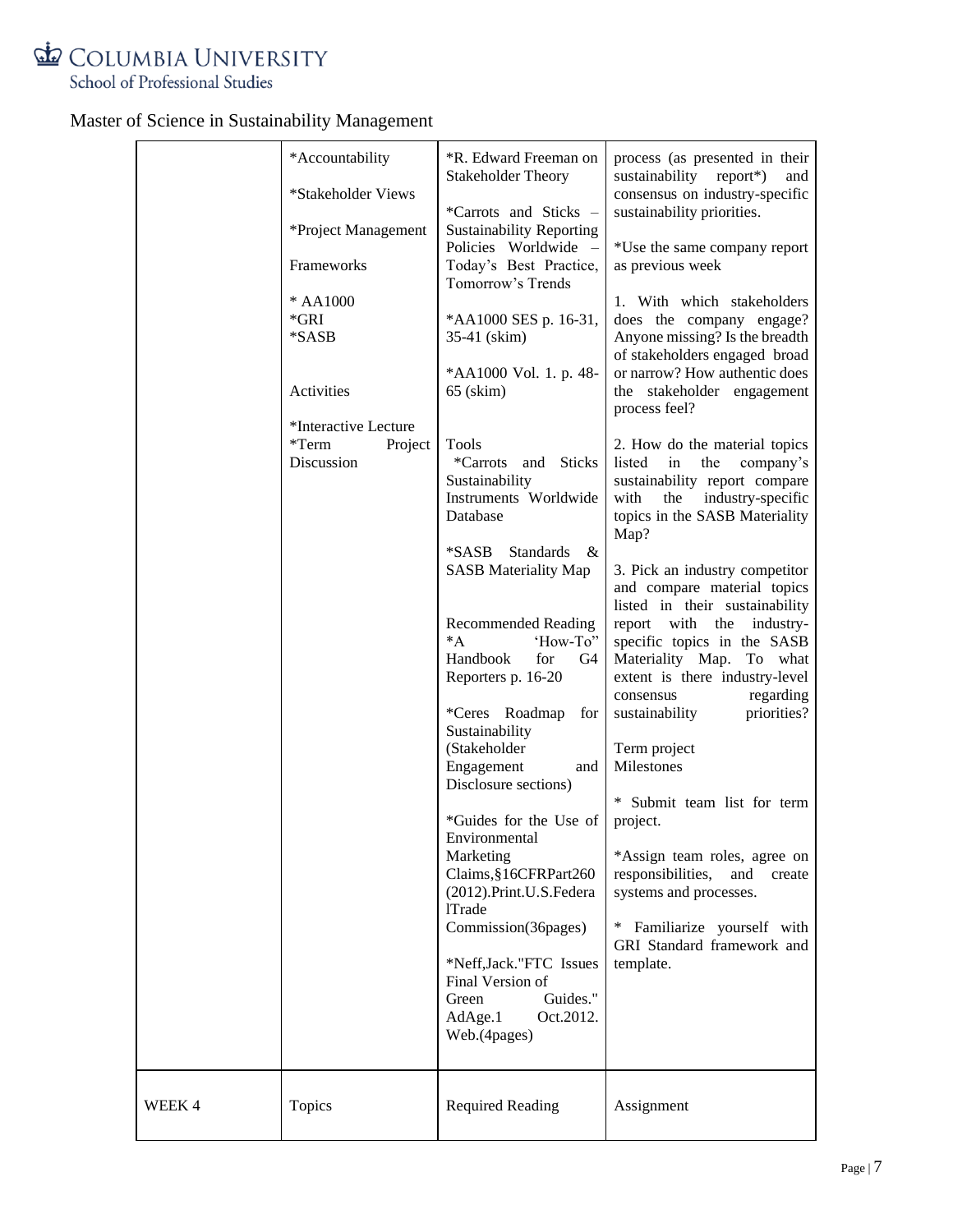

|  |  | Master of Science in Sustainability Management |  |
|--|--|------------------------------------------------|--|
|  |  |                                                |  |

| <b>ACCOUNTABILIT</b><br>Y                                         | *What makes a good<br>report?                                                     | *GRI Standards<br>GRI<br>101 p. 7-26                                                                     | 250-word posting evaluating<br>the quality of a company's<br>sustainability report based on                                                  |
|-------------------------------------------------------------------|-----------------------------------------------------------------------------------|----------------------------------------------------------------------------------------------------------|----------------------------------------------------------------------------------------------------------------------------------------------|
| &<br><b>PRINCIPLES</b><br>OF<br><b>STRONG</b><br><b>REPORTING</b> | *Responsiveness<br>*Balance<br>*Comparability<br>*Accuracy                        | * GRI Standards GRI<br>102 p. 7-41<br>$*$ The<br>Next Era<br>in                                          | a) the principles of strong<br>reporting and b) the company's<br>performance based on three<br>different ratings or rankings.                |
|                                                                   | *Timeliness<br>*Clarity<br>*Reliability                                           | Disclosure,<br>Corporate<br><b>GRI</b>                                                                   | *Use the same company report<br>as weeks 2 and 3.                                                                                            |
|                                                                   | *Boundary-Setting<br>*Disclosure<br>*Assurance<br>&                               | *Sustainability<br>and<br>Reporting Trends<br>in<br>2025, GRI                                            | 1 After reading the company's<br>sustainability<br>report,<br>BREIFLY evaluate the report                                                    |
|                                                                   | Auditing<br>*Post<br>Report<br>Engagement<br>$\ast$<br>Ratings<br>and<br>Rankings | *AA1000 Vol. 1. p. 80-<br>81                                                                             | vis-a-vis each of the principles<br>of strong reporting. Make an<br>overall assessment of how<br>strong you feel the report is and           |
|                                                                   |                                                                                   | Tools & Resources                                                                                        | suggest<br>for<br>some<br>areas<br>improvements.                                                                                             |
|                                                                   | Frameworks<br>$*GRI$<br>* AA1000                                                  | *ClimateCounts.org<br>*CSRHub.com (browse<br>free section)<br>*Corporate<br>Register.com                 | 2. Find 3 external sustainability<br>rankings for your company.<br>sustainable<br>How<br>is<br>the<br>company? How consistent are            |
|                                                                   | Activities                                                                        |                                                                                                          | the rankings with each other?<br>How<br>consistent<br>the<br>are                                                                             |
|                                                                   | *Interactive Lecture<br>*Discussion                                               | <b>Recommended Reading</b><br>*Reporting Trends with                                                     | rankings<br>with your<br>own<br>assessment of the company<br>(based on its sustainability                                                    |
|                                                                   | *Project                                                                          | Sustainability<br>Expert<br>Wim Bartels                                                                  | report)?                                                                                                                                     |
|                                                                   | Management<br>Workshop                                                            | *Greenwald, Michelle.<br>"You're Not as<br>'Green' as You Think<br>Inc. Magazine. 19<br>March 2012. Web. | 3. What does this tell you about<br>the ranking systems? What<br>does<br>this tell you<br>about<br>corporate<br>sustainability<br>reporting? |
|                                                                   |                                                                                   | (2 <sub>pages</sub> )                                                                                    | <b>TermProject Milestones</b>                                                                                                                |
|                                                                   |                                                                                   | *Arratia, Ramon. "The<br>Corporate Sustainability                                                        | * Submit client details                                                                                                                      |
|                                                                   |                                                                                   | <b>Beauty Contest: Making</b><br>Room for Full Product<br>Transparency"                                  | * Submit draft project plan<br>*Schedule kick-off meeting                                                                                    |
|                                                                   |                                                                                   | CSRWire.23<br>January 2013. Web.                                                                         | with client                                                                                                                                  |
|                                                                   |                                                                                   | $(3$ pages)                                                                                              | Start preparing for client<br>*<br>meeting                                                                                                   |
|                                                                   |                                                                                   |                                                                                                          | * Learn about client. Identify<br>potential<br>key<br>client<br>stakeholders.                                                                |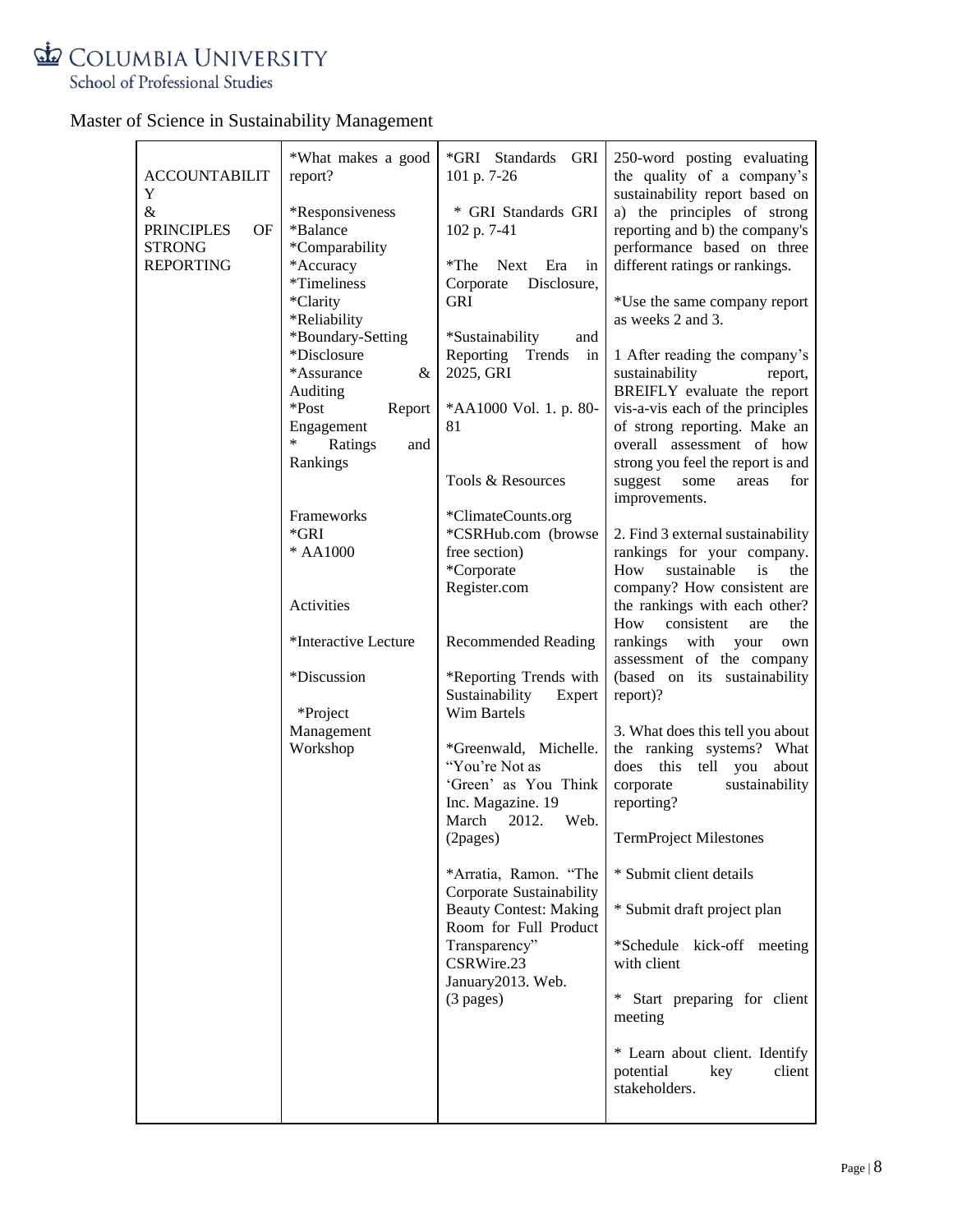

|  | Master of Science in Sustainability Management |  |
|--|------------------------------------------------|--|
|  |                                                |  |

| WEEK 5<br><b>THE</b><br><b>INVESTOR</b><br><b>VIEW</b> | Topics<br>* Financial Markets<br>* Risk Exposure<br>Activist<br>Shareholders<br>* Climate Change<br>* Impact Investing<br>Frameworks<br>* CDP<br>* SASB<br>* TCFD (Taskforce<br>on Climate<br>Related<br>Disclosures)<br>Activities<br>*Interactive Lecture<br>*Discussion | <b>Required Reading</b><br>*GRI Standards GRI<br>102 p. 7-41<br>*Recommendations<br>of<br>Task Force<br>the<br>on<br>Climate-related<br><b>Financial Disclosures</b><br>Tools<br>$*IRCC's$<br>Shareholder<br><b>Resolutions</b><br>∗<br>Ceres<br>Investor<br>Network, Resolutions<br>*Ceres SEC Climate<br>Disclosure Search<br><i>*SASB</i> Standards<br>$\&$<br><b>SASB Materiality Map</b><br><b>Recommended Reading</b><br>*<br>Our<br>Vision<br>for<br>Responsible Investing,<br>Interfaith Center<br>on<br>Corporate<br>Responsibility (IRRC)<br>*Governance<br>and<br>Accountability Institute,<br>Analysis of S&P500<br>Companies'<br><b>ESG</b><br>Reporting Trends and<br>Capital<br>Markets<br>Response | Assignment<br>250-word posting evaluating<br>the value of CDP Climate<br>reporting.<br>*Use the<br>same<br>company report as previous<br>weeks<br>Note: You will need to create a<br>free CDP account. Once you've<br>logged in scroll all the way to<br>the bottom of the page to<br>'Search<br>for<br>Corporate<br>Responses.'<br>1. Select a company on the<br><b>CDP</b><br>Climate<br>A-list.<br>download and read the most<br>recent CDP Climate disclosure.<br>How is the CDP disclosure<br>different from a GRI report?<br>2. Select a company in the same<br>industry as the A-list (Climate)<br>company that has a worse<br>Climate score (B, C, D),<br>download and read the most<br>recent CDP disclosure. How is<br>this CDP disclosure different<br>from the A-list company's<br>disclosure?<br>3. Discuss the usefulness of<br>CDP disclosures to Investors<br>and other stakeholders.<br><b>Term Project Milestones</b><br>* Complete kick-off meeting.<br>* Define report boundaries.<br>*Start<br>data collection<br>for<br>General Disclosures (102) with<br>client.<br>* Gather list of all possible<br>Topics<br>Material<br>including<br>sector-specific<br>topics<br>if<br>relevant $-$ present full list to<br>client for consideration. |
|--------------------------------------------------------|----------------------------------------------------------------------------------------------------------------------------------------------------------------------------------------------------------------------------------------------------------------------------|--------------------------------------------------------------------------------------------------------------------------------------------------------------------------------------------------------------------------------------------------------------------------------------------------------------------------------------------------------------------------------------------------------------------------------------------------------------------------------------------------------------------------------------------------------------------------------------------------------------------------------------------------------------------------------------------------------------------|------------------------------------------------------------------------------------------------------------------------------------------------------------------------------------------------------------------------------------------------------------------------------------------------------------------------------------------------------------------------------------------------------------------------------------------------------------------------------------------------------------------------------------------------------------------------------------------------------------------------------------------------------------------------------------------------------------------------------------------------------------------------------------------------------------------------------------------------------------------------------------------------------------------------------------------------------------------------------------------------------------------------------------------------------------------------------------------------------------------------------------------------------------------------------------------------------------------------------------------------------------------|
| WEEK 6                                                 | Topics                                                                                                                                                                                                                                                                     | <b>Required Reading</b>                                                                                                                                                                                                                                                                                                                                                                                                                                                                                                                                                                                                                                                                                            | Assignment                                                                                                                                                                                                                                                                                                                                                                                                                                                                                                                                                                                                                                                                                                                                                                                                                                                                                                                                                                                                                                                                                                                                                                                                                                                       |
|                                                        |                                                                                                                                                                                                                                                                            |                                                                                                                                                                                                                                                                                                                                                                                                                                                                                                                                                                                                                                                                                                                    |                                                                                                                                                                                                                                                                                                                                                                                                                                                                                                                                                                                                                                                                                                                                                                                                                                                                                                                                                                                                                                                                                                                                                                                                                                                                  |
| SUPPLY-CHAIN<br>$\&$<br><b>VENDORS</b>                 | *Supply<br>Chain<br>Mapping<br>*Risks<br>and<br>Opportunities                                                                                                                                                                                                              | *GRI Standards 103 p.<br>$5 - 11$<br>*GRI Standards<br><b>200.</b><br>300, 400 topics                                                                                                                                                                                                                                                                                                                                                                                                                                                                                                                                                                                                                              | 250-word posting about the<br>global impacts of your lifestyle<br>based on your ecological,<br>carbon, water and slavery<br>footprint                                                                                                                                                                                                                                                                                                                                                                                                                                                                                                                                                                                                                                                                                                                                                                                                                                                                                                                                                                                                                                                                                                                            |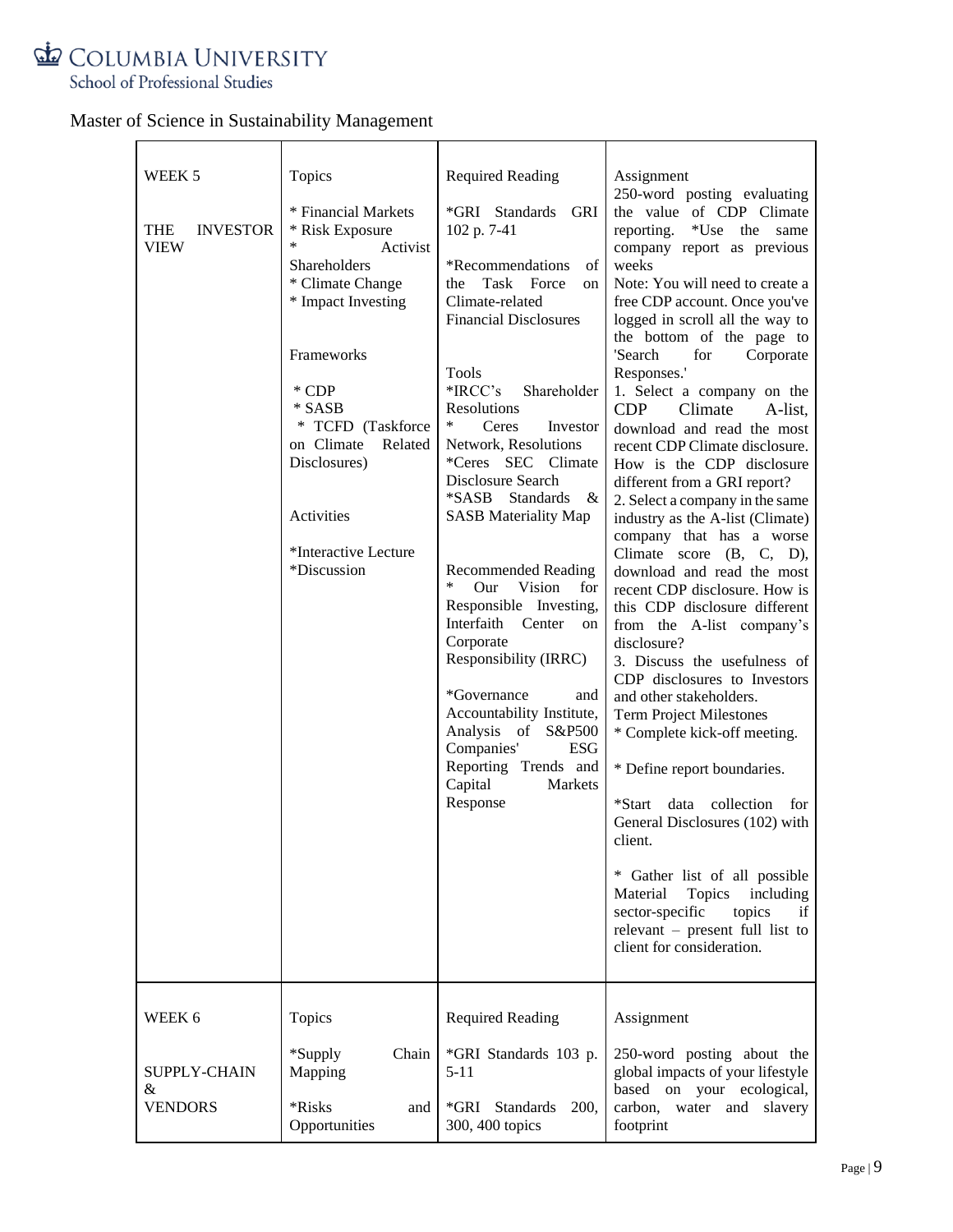

|                                                 | *Engaging<br>with<br>Vendors<br>Frameworks<br>*AA1000<br>*GRI<br>$^*$ CDP<br>*TCFD<br>Activities<br>* Interactive Lecture<br>*Footprint discussion                                                              | *Closing the Gap:<br>Scaling up sustainable<br>supply chains. CDP.<br>2018. Print. (44 pages)<br><b>Recommended Reading</b><br>*Cholette,<br>S.<br>Sustainable<br>Supply<br>Chain Basics. Leonard<br><b>Transportation Center at</b><br>CSUS an Bernardino.<br>Print. (17pages)<br>*AA1000 vol. 1 p. 66-<br>76<br>*CDP<br>2016<br>Supply<br>"From<br>Chain Report,<br>Agreement to Action,<br>Mobilizing<br>suppliers<br>towards<br>climate<br>a<br>resilient world." (skim) | 1. Before using the calculators,<br>consider and map/list out the<br>supply chain of your personal<br>lifestyle. Think about what<br>areas might have the largest<br>impact in terms of<br>the<br>environment and society.<br>2. Use calculators to evaluate<br>your lifestyle's ecological,<br>carbon, water and slavery<br>footprint.<br>3. What are the impacts of your<br>lifestyle? Any surprises? How<br>do you compare to others?<br>What could you do to improve?<br>How much control do you<br>actually have?<br>Use the following links to<br>online calculators to complete<br>writing<br>assignment:<br>your<br>Ecological, Carbon, Water,<br>Slavery |
|-------------------------------------------------|-----------------------------------------------------------------------------------------------------------------------------------------------------------------------------------------------------------------|------------------------------------------------------------------------------------------------------------------------------------------------------------------------------------------------------------------------------------------------------------------------------------------------------------------------------------------------------------------------------------------------------------------------------------------------------------------------------|-------------------------------------------------------------------------------------------------------------------------------------------------------------------------------------------------------------------------------------------------------------------------------------------------------------------------------------------------------------------------------------------------------------------------------------------------------------------------------------------------------------------------------------------------------------------------------------------------------------------------------------------------------------------|
|                                                 |                                                                                                                                                                                                                 |                                                                                                                                                                                                                                                                                                                                                                                                                                                                              | Term Project Milestone<br>* Finalize material topics with<br>client.                                                                                                                                                                                                                                                                                                                                                                                                                                                                                                                                                                                              |
| WEEK 7<br><b>MATERIALITY</b><br><b>WORKSHOP</b> | Topics<br>* What to report on<br>*<br>Establishing<br>Materiality<br>Stakeholder<br>Engagement<br>Frameworks<br>$*$ GRI<br>∗<br>GRI<br>Sector<br>Supplements<br>* SASB<br>$\,^*$ SDGs<br>* AA1000<br>Activities | <b>Required Reading</b><br>*McElroy,<br>Sustainability Context -<br>What Is It?<br>*GRI Standards<br>GRI<br>101 p. 10-11<br>* GRI Standards GRI<br>102 p. 7-41<br>Tools & Resources<br>*SASB<br><b>Standards</b><br>&<br><b>SASB Materiality Map</b>                                                                                                                                                                                                                         | Assignment<br>As a group,<br>use assignment template to<br>submit:<br>1. Brief company description of<br>term project client<br>List of<br>2.<br>key<br>client<br>stakeholders<br>3. List of top 15 material topics<br>for the company with GRI<br>notation. Rank in terms of<br>importance to company. Rank<br>in terms of impacts on society.<br>Index to SDGs.                                                                                                                                                                                                                                                                                                 |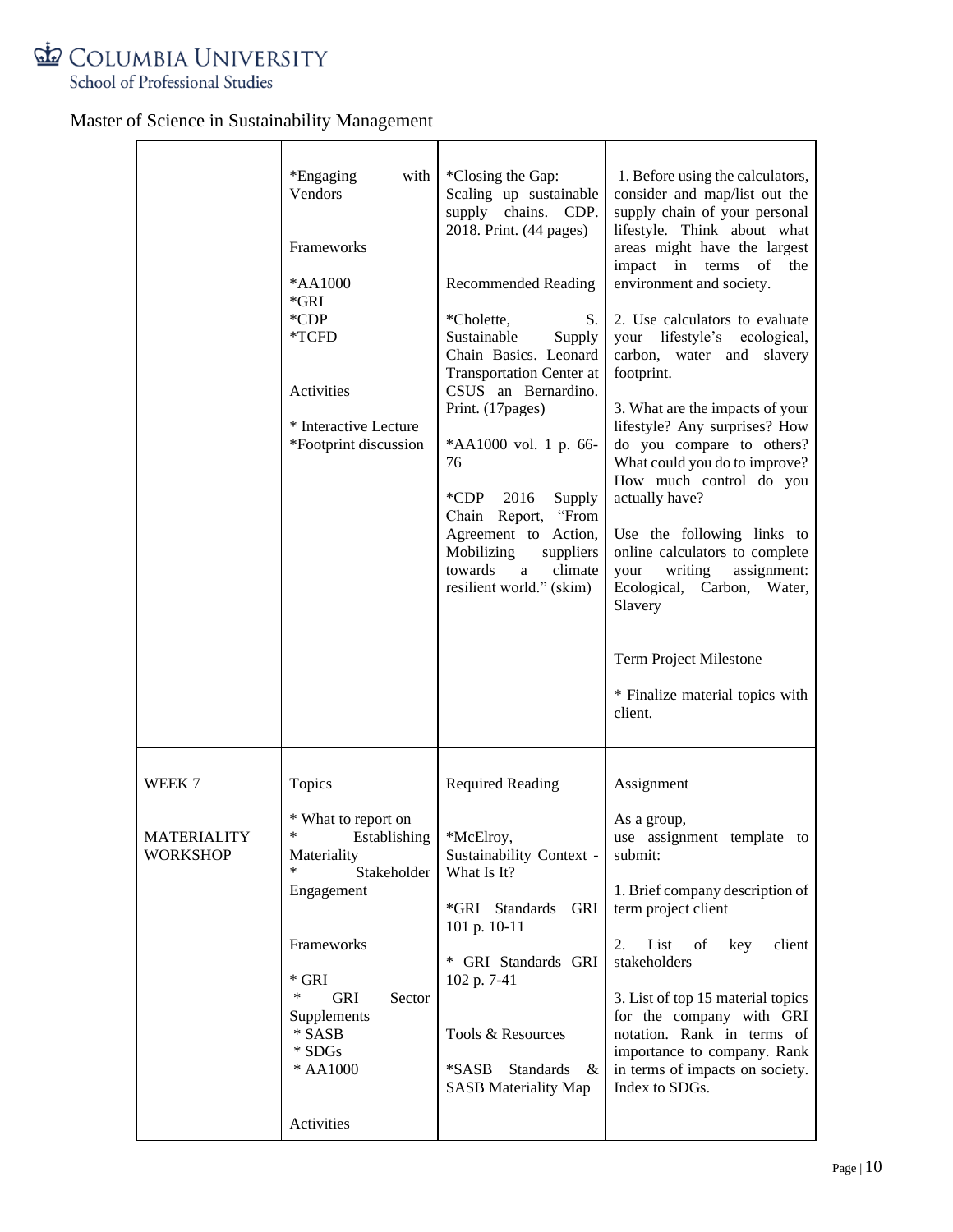

|                                                         | *Materiality<br>Workshop<br>*Discussion                                                                                                                                                                               | *Business and Human<br><b>Rights Resource Center</b><br>*Interfaith Center for<br>Corporate<br>Responsibility<br><b>Recommended Reading</b><br>$*GRI$<br>Sector<br>Supplements<br>(if)<br>applicable)<br>$^*A$<br>'How-To"<br>Handbook<br>for<br>G4<br>Reporters p. 21-28                                                                                                                                                                                                                                                                 | Term Project Milestone<br>*Meet with client to share<br>results of materiality workshop<br>and get input on material<br>topics.                                                                                                                                                                                                                                                                                                                                                                                                                                                                                                                                                                                                                                                                                                                                          |
|---------------------------------------------------------|-----------------------------------------------------------------------------------------------------------------------------------------------------------------------------------------------------------------------|-------------------------------------------------------------------------------------------------------------------------------------------------------------------------------------------------------------------------------------------------------------------------------------------------------------------------------------------------------------------------------------------------------------------------------------------------------------------------------------------------------------------------------------------|--------------------------------------------------------------------------------------------------------------------------------------------------------------------------------------------------------------------------------------------------------------------------------------------------------------------------------------------------------------------------------------------------------------------------------------------------------------------------------------------------------------------------------------------------------------------------------------------------------------------------------------------------------------------------------------------------------------------------------------------------------------------------------------------------------------------------------------------------------------------------|
| WEEK 8<br>METRICS,<br>INDEXING,<br>&<br><b>LINKAGES</b> | Topics<br>*Goal-setting<br>*Measuring<br>and<br>Managing goals<br>*Cross-referencing<br>*Info Sources<br>Frameworks<br>*GRI<br>$^*$ CDP<br>*SDGs<br>K>E<br>*TCFD<br>Activities<br>*Interactive Lecture<br>*Discussion | <b>Required Reading</b><br>*GRI Standards 103 p.<br>$5 - 11$<br>*GRI Standards<br>200,<br>300, 400 topics<br>*Sustainability<br>and<br>Reporting Trends<br>in<br>2025, GRI<br><b>Recommended Reading</b><br>*AA1000 SES p. 41-43<br>$^*A$<br>'How-To"<br>Handbook for G4<br>Reporters p. 29-32<br>*AccountAbility<br>and<br>UN Global Compact.<br>Sustainability<br>Commitments:<br>A<br>Roadmap for Impact and<br>Value<br>Creation.<br>Publication.<br>Switzerland:<br>World<br>Economic<br>Forum,<br>2013. Print. p. 1-7 (7)<br>pages) | Assignment<br>250-word post comparing risks<br>and opportunities presented in<br>the annual report with risks and<br>opportunities listed in the CDP<br>Climate<br>Change<br>Investor<br>Response. You may also like to<br>compare with sustainability<br>report.<br>*Use the same company report<br>as previous weeks<br>1. In the CDP filing are risks<br>listed as current or future? If<br>future, how close?<br>2. Are climate change risks<br>mentioned in the annual report?<br>If so, is the disclosure detailed<br>and company specific? To what<br>extent does it match up with the<br>CDP disclosure?<br>3.<br>Compare<br>opportunities<br>listed in the CDP Disclosure<br>opportunities/strategy<br>with<br>listed in the annual report. To<br>what extent are the two<br>harmonized?<br>Discuss<br>differences and similarities.<br>Term project milestones |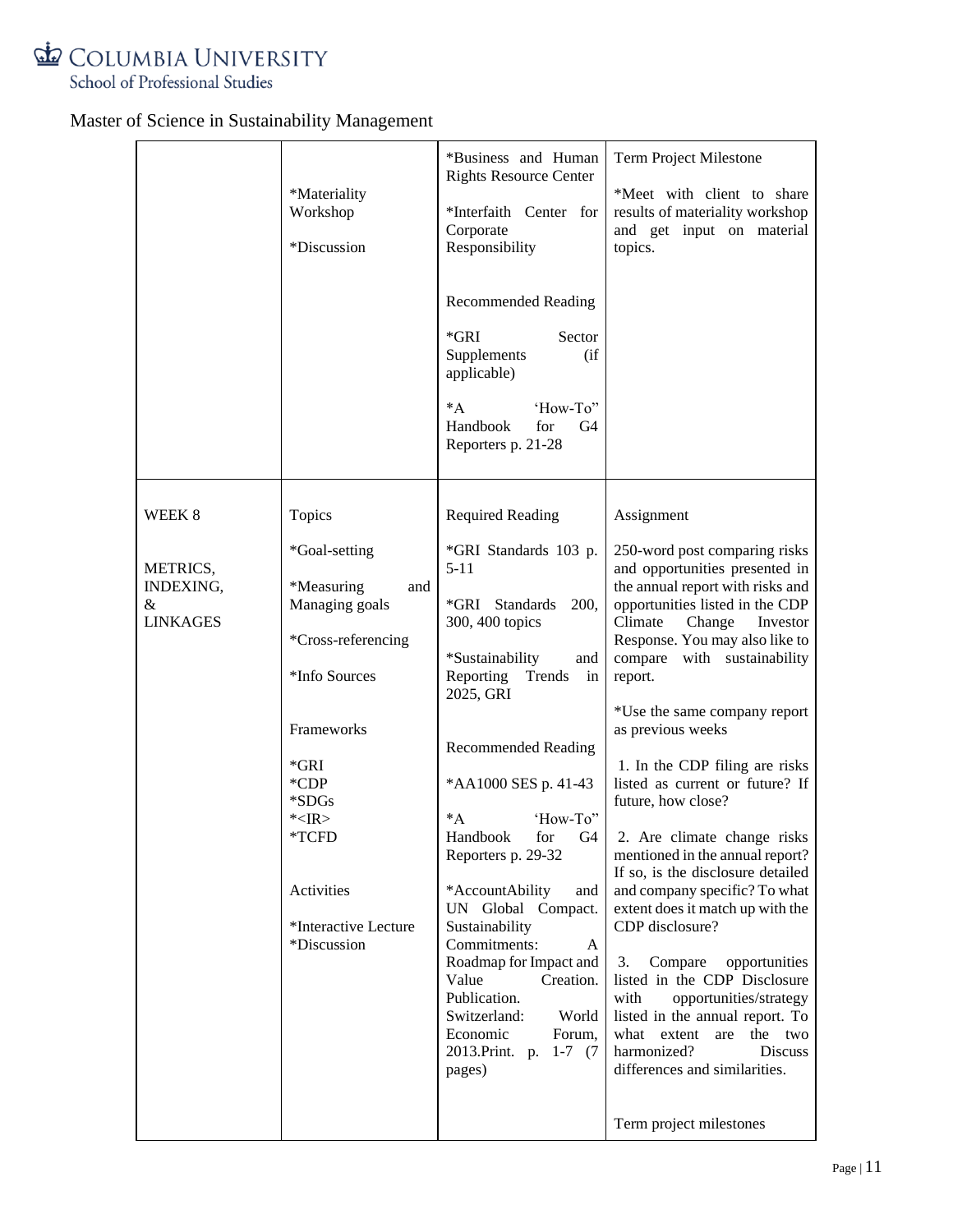

|                                       |                                                                                                                                                                                                                                                                                          |                                                                                                                                                                                                                                                                                                                                                                                                                                                                                                                                                                                                                                                                                                                               | *Completed GRI<br><b>Standards</b><br>Template<br>due;<br>schedule<br>meeting with prof & TA to<br>discuss.<br>*Ideate next operational and<br>strategic steps.<br>*Start drafting report text and<br>GRI Index.<br>*Begin<br>working<br>on<br>presentation.                                                        |
|---------------------------------------|------------------------------------------------------------------------------------------------------------------------------------------------------------------------------------------------------------------------------------------------------------------------------------------|-------------------------------------------------------------------------------------------------------------------------------------------------------------------------------------------------------------------------------------------------------------------------------------------------------------------------------------------------------------------------------------------------------------------------------------------------------------------------------------------------------------------------------------------------------------------------------------------------------------------------------------------------------------------------------------------------------------------------------|---------------------------------------------------------------------------------------------------------------------------------------------------------------------------------------------------------------------------------------------------------------------------------------------------------------------|
| WEEK 9                                | Topics                                                                                                                                                                                                                                                                                   | <b>Required Reading</b>                                                                                                                                                                                                                                                                                                                                                                                                                                                                                                                                                                                                                                                                                                       | Assignment                                                                                                                                                                                                                                                                                                          |
| <b>STRATEGY</b><br><b>INTEGRATION</b> | * Business Case for<br>Sustainability<br>Integration<br>*Goal setting<br>* Innovation<br>∗<br>Shared<br>Value<br>Creation<br>Frameworks<br>K>E<br>$*GRI$<br>$*SDGs$<br>$*$ CDP<br>Activities<br>*Interactive<br>Lecture<br>and Discussion<br>$\&$<br>*Risks<br>Opportunities<br>Workshop | $*$ The<br>Comprehensive<br><b>Business</b><br>Case<br>for<br>Sustainability<br>$^*A$<br>'How-To"<br>Handbook<br>for<br>G <sub>4</sub><br>Reporters p. 33-36<br>*Implementing<br>the<br><b>TCFD</b><br>Recommendations<br>*State of Disclosure,<br><b>SASB</b><br>*Ellen<br>MacArthur<br>"Towards"<br>Foundation,<br>A Circular Economy:<br>Business Rationale for<br>Accelerated<br>an<br>Transition"<br>Ellen<br>MacArthur Foundation.<br>2 December 2015. Web.<br>$(20$ pages)<br><b>Recommended Reading</b><br>*Prahalad,<br>C.K.<br>"Bottom of the Pyramid<br>Source<br>of<br>a<br>as<br>Breakthrough<br>Innovations. "Journal of<br>Product<br>Innovation<br>Management<br>29.1<br>Print.<br>$(2011):6-12.$<br>(7pages) | TBD<br>Term project milestone<br>∗<br>Finalize<br>write<br>up<br>of<br>Management Approach (103)<br>(or lack thereof) for each of the<br>Material Topics.<br>∗<br>Finalize<br>data<br>collection<br>process for disclosures relating<br>to selected Material Topics<br>(200, 300, 400).<br>* Analyze data and gaps. |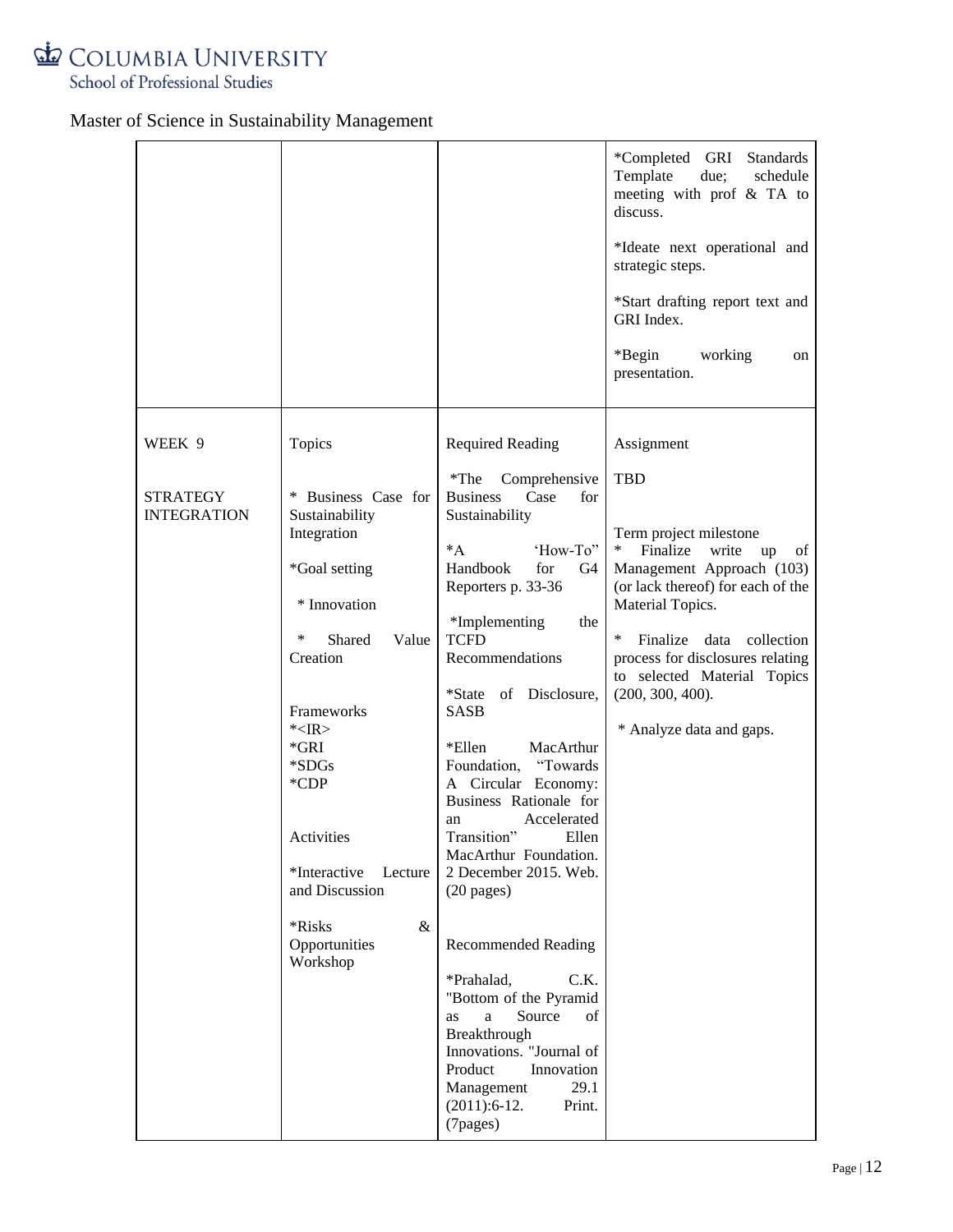

| WEEK 10                                | No $Class$ – Election<br>Day!                                                                                                                                                                                                    | n/a                                                                                                                                                                                                                                                                                                                                                                                                               | n/a                                                                                                                                                                                                                                                                                                                                                                                                                                                                                                                                                                                                                                                                                                                                                                                                                                                                                                                                                                                                                                                                  |
|----------------------------------------|----------------------------------------------------------------------------------------------------------------------------------------------------------------------------------------------------------------------------------|-------------------------------------------------------------------------------------------------------------------------------------------------------------------------------------------------------------------------------------------------------------------------------------------------------------------------------------------------------------------------------------------------------------------|----------------------------------------------------------------------------------------------------------------------------------------------------------------------------------------------------------------------------------------------------------------------------------------------------------------------------------------------------------------------------------------------------------------------------------------------------------------------------------------------------------------------------------------------------------------------------------------------------------------------------------------------------------------------------------------------------------------------------------------------------------------------------------------------------------------------------------------------------------------------------------------------------------------------------------------------------------------------------------------------------------------------------------------------------------------------|
| WEEK 11<br>"INTEGRATED"<br>REPORTING?! | Topics<br>*What<br>is<br>an<br>"integrated report?<br>* Integrated Thinking<br>*Integrated Strategy<br>Frameworks<br>K>E<br>*TCFD<br>$*GRI$<br>$*$ CDP<br><b>Activities</b><br>*Interactive Lecture<br>* <ir> Walk Exercise</ir> | <b>Required Reading</b><br>$*HBS$ ,<br>One<br>Report:<br><b>Better Strategy Through</b><br>Integrated<br>Reporting<br>$(\text{skim})$<br>* <ir> Framework<br/>*Praxair<br/>Inc.<br/>Sustainable<br/>Value<br/>Report 2017<br/>*Implementing<br/>the<br/><b>TCFD</b><br/>Recommendations<br/><b>Recommended Reading</b><br/>Integrated<br/>*Watson,<br/>Reporting<br/>Requires<br/><b>Integrated Auditing</b></ir> | Assignment<br>250-word posting on the level<br>of<br>alignment between<br>a<br>company's corporate strategy<br>and its sustainability strategy.<br>Download the most recent<br>annual report and the most<br>recent sustainability report for<br>a company. Use the same<br>company you chose in week 2<br>Briefly<br>1.<br>explain<br>the<br>company's business strategy.<br><b>Briefly</b><br>2.<br>explain<br>the<br>sustainability<br>company's<br>strategy. What seems most<br>important to the company -<br>environmental,<br>social,<br>or<br>governance issues?<br>3. Discuss the level to which<br>sustainability<br>strategy<br>1S<br>integrated into overall business<br>strategy. How has your opinion<br>changed since week 2?<br>Term Project Milestone<br>*Finalize data collection for<br>General Disclosures (102) with<br>client.<br>*Start data collection process<br>disclosures relating to<br>for<br>selected Material Topics (200,<br>300, 400).<br>*Determine what is available<br>and what is missing. Start to<br>articulate<br>Management |
|                                        |                                                                                                                                                                                                                                  |                                                                                                                                                                                                                                                                                                                                                                                                                   | Approach (103) (or lack<br>thereof) for each of the<br>Material Topics.                                                                                                                                                                                                                                                                                                                                                                                                                                                                                                                                                                                                                                                                                                                                                                                                                                                                                                                                                                                              |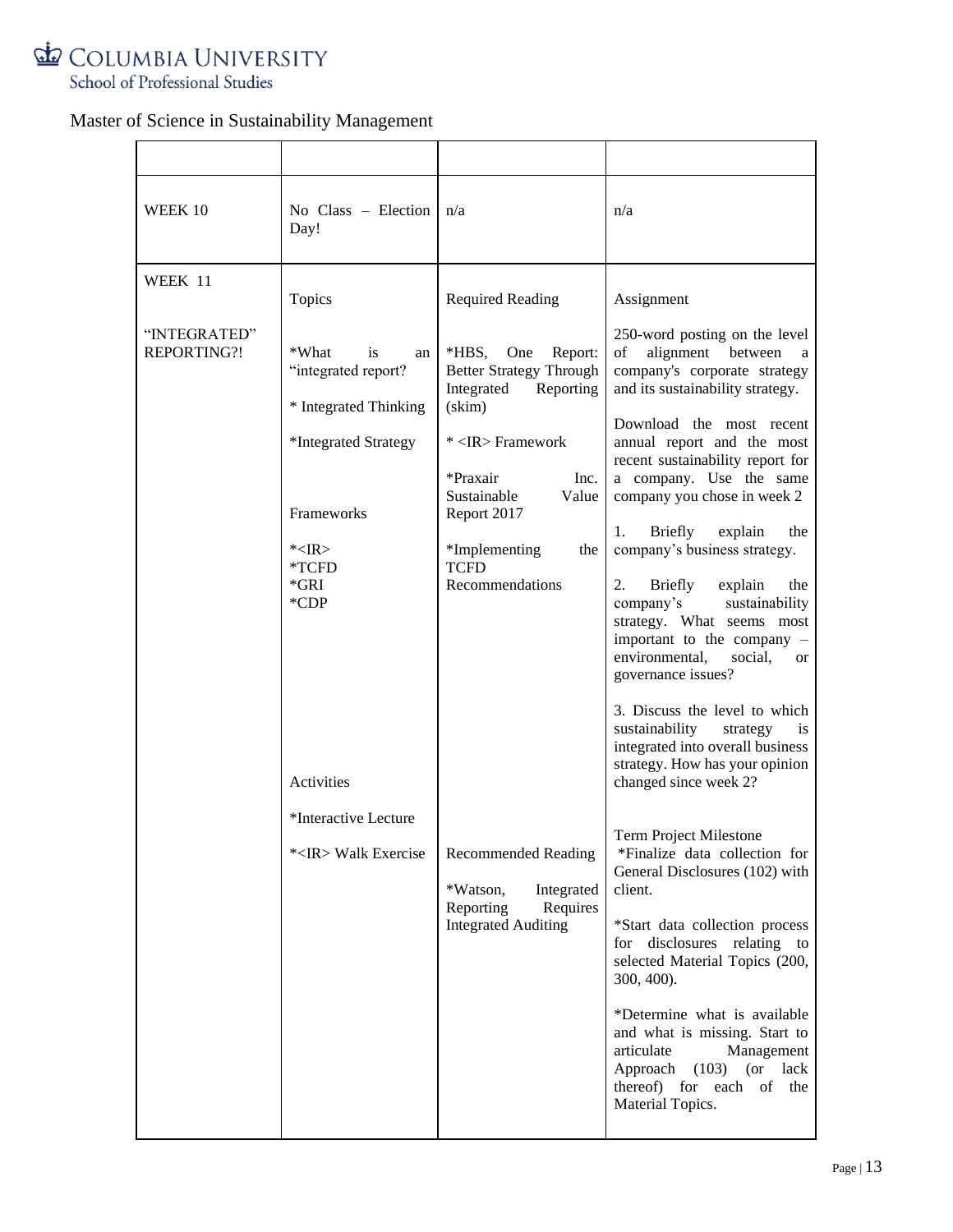

| WEEK 12             | Topics                                                                                                                                                                        | <b>Required Reading</b>                                                                                                                                                                                                                                                                                                                                                | Assignment                                                                                                                                                                                                                                                                                                                                                                                                                                                                                                                                                        |
|---------------------|-------------------------------------------------------------------------------------------------------------------------------------------------------------------------------|------------------------------------------------------------------------------------------------------------------------------------------------------------------------------------------------------------------------------------------------------------------------------------------------------------------------------------------------------------------------|-------------------------------------------------------------------------------------------------------------------------------------------------------------------------------------------------------------------------------------------------------------------------------------------------------------------------------------------------------------------------------------------------------------------------------------------------------------------------------------------------------------------------------------------------------------------|
| <b>STORYTELLING</b> | * Report writing<br>*Selecting a theme<br>*Getting the message<br>across to<br>different<br>stakeholders<br>Frameworks<br>$*GRI$<br>K>E<br>Activities<br>*Interactive Lecture | *Markowitz,<br>Ezra,<br>Caroline Hodge,<br>and<br>Gabriel<br>Harp.<br>Connecting on Climate:<br>A Guide to Effective<br>Climate<br>Change<br>Communication. Center<br>for<br>Research<br>on<br>Environmental<br>Decisions<br>and<br>EcoAmerica, 2014. Print.<br>(96pages)<br>$^*A$<br>'How-To"<br>Handbook<br>for<br>G4<br>Reporters p. 33-36<br>*Baue and Murninghan, | $250$ -word<br>posting<br>on<br>3 <sup>1</sup><br>of<br>comparing<br>years<br>sustainability reporting for a<br>company.<br>$*Use$<br>the<br>same<br>company report as previous<br>weeks<br>Note: this exercise is about how<br>tells<br>the<br>company<br>its<br>sustainability story and how the<br>story can change over time.<br>The exercise is not about the<br>performance.<br>company's<br>Select a few interesting things<br>that either changed or stayed<br>the same over the years to<br>highlight in your post, don't try<br>to summarize 3 years of |
|                     |                                                                                                                                                                               | The Accountability Web<br>*Selling Sustainability,<br>Futerra<br><b>Recommended Reading</b><br>*Discerning<br>Tastes,<br><b>Sustainability Reporting</b><br>for Evolving Audiences<br>*Mainstream<br>Green:<br>Moving Sustainability<br>from Niche to Normal.                                                                                                          | reports! Think big-picture!<br>1. Comparing the three years<br>of reports, is the company's<br>about sustainability<br>story<br>consistent?<br>2. Describe some of the<br>changes in the reporting style<br>and content year-on-year?<br>3. What do the graphics used in<br>the report tell you? Has there<br>been an evolution over time?                                                                                                                                                                                                                        |
|                     |                                                                                                                                                                               | *Gentner, Why isn't the<br>Brain Green?                                                                                                                                                                                                                                                                                                                                | Term project milestones<br>*Determine<br>story-telling<br>framework for report.<br>*Draft communication briefs<br>$(x2)$ .<br>*Ideate<br>layout<br>and<br>select/create graphics.<br>* Schedule final presentation<br>date with client.                                                                                                                                                                                                                                                                                                                           |
| WEEK 13             | <b>Oral Presentations</b>                                                                                                                                                     | n/a                                                                                                                                                                                                                                                                                                                                                                    | *All Term Project                                                                                                                                                                                                                                                                                                                                                                                                                                                                                                                                                 |